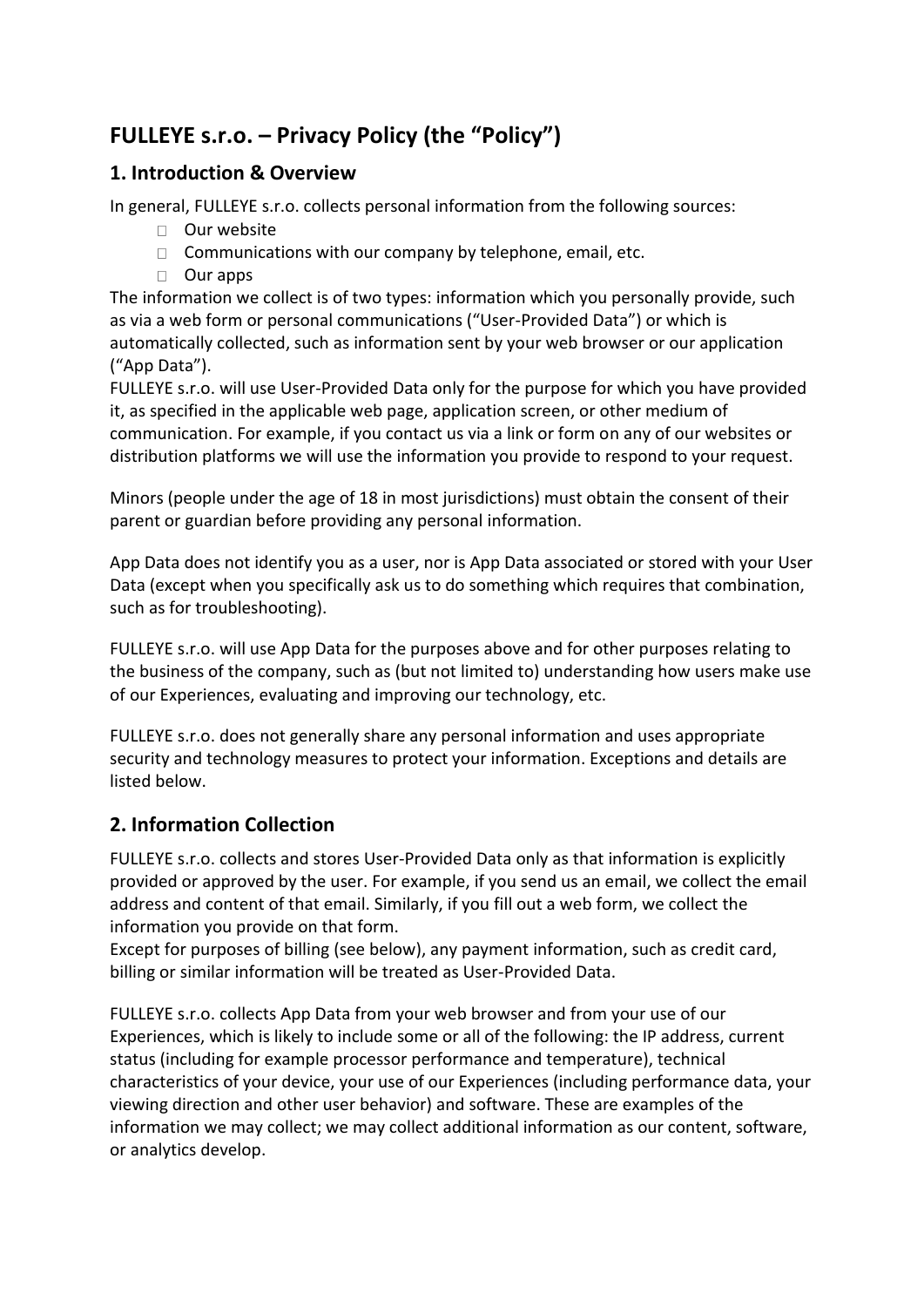With your explicit consent, we may also collect information about you from social media or other sources, such as Facebook, Twitter, etc. We will treat such information as User-Provided Data and/or App Data under this Policy.

## **3. Cookies**

Our website uses 'cookies', a mechanism through which our website is able to identify you when you return to our site. This allows us to provide a more personal experience, such as helping us provide content relevant to your prior use of our site.

#### **4. Information Use**

We will use User-Provided Data for the purposes communicated as part of the web form, app screen or other communication with the user. Examples include responding to user requests and/or providing personalized content to the user.

We may use User-Provided Data for marketing purposes. You may opt out of such use by contacting us (see below). We will use App Data to understand our users' interaction with our Experiences and to improve our Experiences.

## **5. Information Sharing**

FULLEYE s.r.o. does not ordinarily share personal information with any other party. The following are exceptions where FULLEYE s.r.o. will share personal information:

- $\Box$  Where we are required to do so by law, regulation, or when sharing is part of our response to a legal claim or action.
- $\Box$  Where we believe, in good faith, that sharing is appropriate to protect the rights of others, such as (but not limited to) the rights of other clients, third party intellectual property rights, etc.
- $\Box$  As to Billing Data, as may be reasonably required for us to receive payment, such as sharing Billing Data with our bank or credit card processor.

FULLEYE s.r.o. may use the services of third parties for the collection, storage, management, and analysis of personal information. If FULLEYE s.r.o. uses the services of a third party, it will use reasonable efforts to assure that the third party substantially complies with this Policy. If FULLEYE s.r.o. is acquired by or merges with another company or otherwise transfers part of its business, it is likely that the personal information held by FULLEYE s.r.o. will be combined with that of the other company.

## **6. Compliance with Law, Contact Details, Disputes**

In any case where applicable law requires us to deviate from this Policy, we will, of course, follow the requires of such law.

If you wish to contact us in regard to a privacy issue, please write to our office address or email directly to privacy@fulleye.net in order to process your request.

This Policy is governed by and construed in accordance with the laws of Slovakia applicable therein. In case of any dispute with FULLEYE s.r.o. in regard to or arising from this Privacy Policy, you agree that the exclusive venue for any such dispute will be the courts of the Slovakia, judicial district of Bratislava.